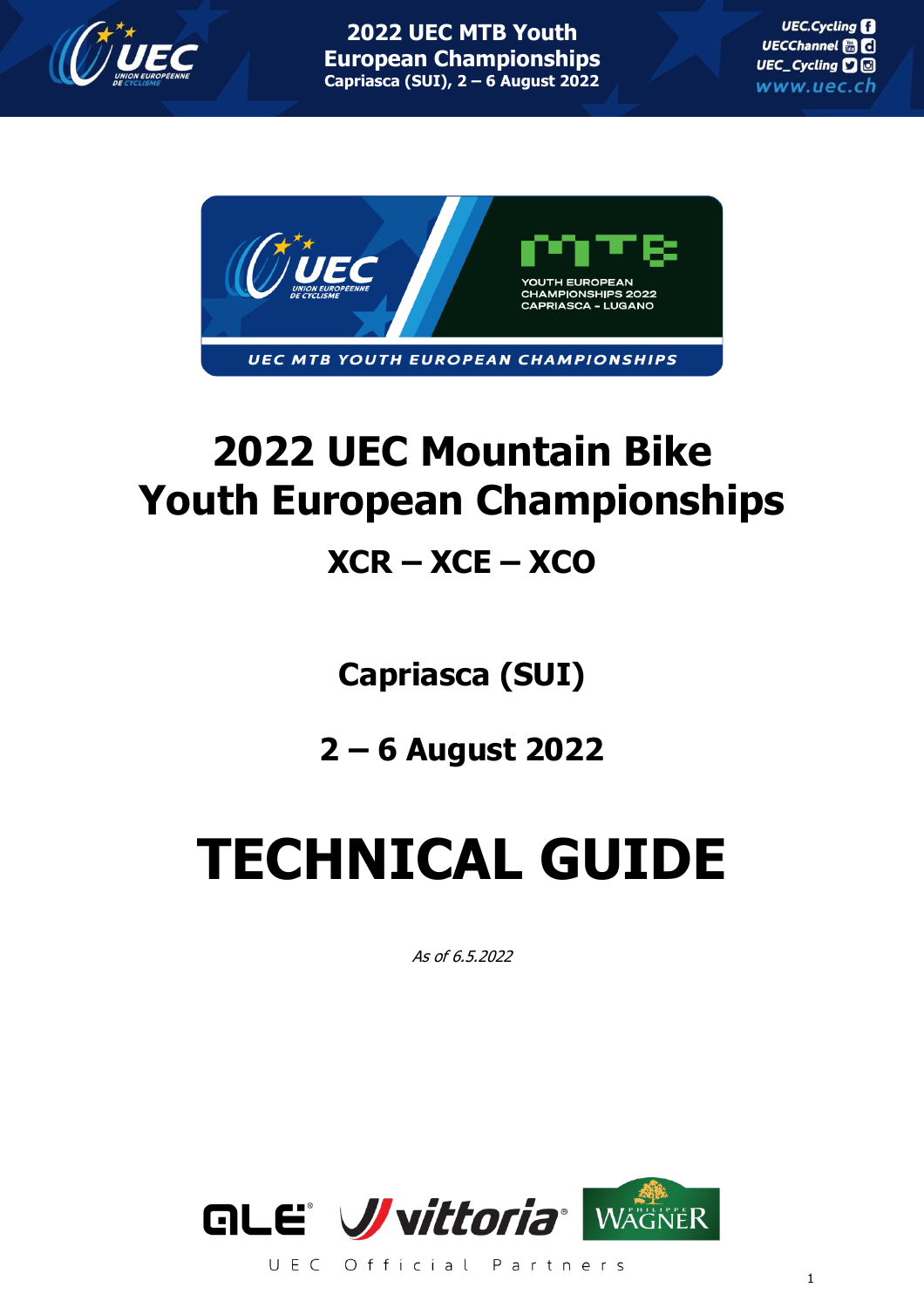

# **1. ORGANISATION**

#### **1.1. LOCAL ORGANIZING COMMITTEE (LOC)**

Membri **Arpagaus Mathias** Gianini Gabi Balmelli Riccardo Ambrosini Katia Rusca Flavio Pellandini Andrea

Presidente Romaneschi Sergio [sergio.romaneschi@bluewin.ch](mailto:sergio.romaneschi@bluewin.ch) Vice-presidente Nottaris Massimo [max.nottaris@bluewin.ch](mailto:max.nottaris@bluewin.ch) Direttore tecnico Rovelli Ivano [ivano.rovelli@bluewin.ch](mailto:ivano.rovelli@bluewin.ch)

# **1.2. UEC REPRESENTATIVES**

| <b>UEC President</b>          | Enrico Della Casa (ITA)  |
|-------------------------------|--------------------------|
| <b>UEC General Secretary</b>  | Alasdair MacLennan (GBR) |
| <b>UEC Technical Delegate</b> | Paolo Pesse (ITA)        |
| <b>UEC Events Coordinator</b> | Tiziana Lardieri (SUI)   |
| <b>UEC Photographer</b>       | thc                      |
| UEC Video operator            | Christian Bohm (ITA)     |
|                               |                          |

# **1.3. COMPOSITION OF THE COMMISSAIRES PANEL**

| President of the Commissaires Panel | thc  |
|-------------------------------------|------|
| Member of the Commissaires Panel    | thc. |
| Member of the Commissaires Panel    | thc. |
| Member of the Commissaires Panel    | thc. |
| Member of the Commissaires Panel    | thc  |
| Member of the Commissaires Panel    | thc. |
| Race Secretary                      | thc. |
| Finish line Commissaire             | thc  |

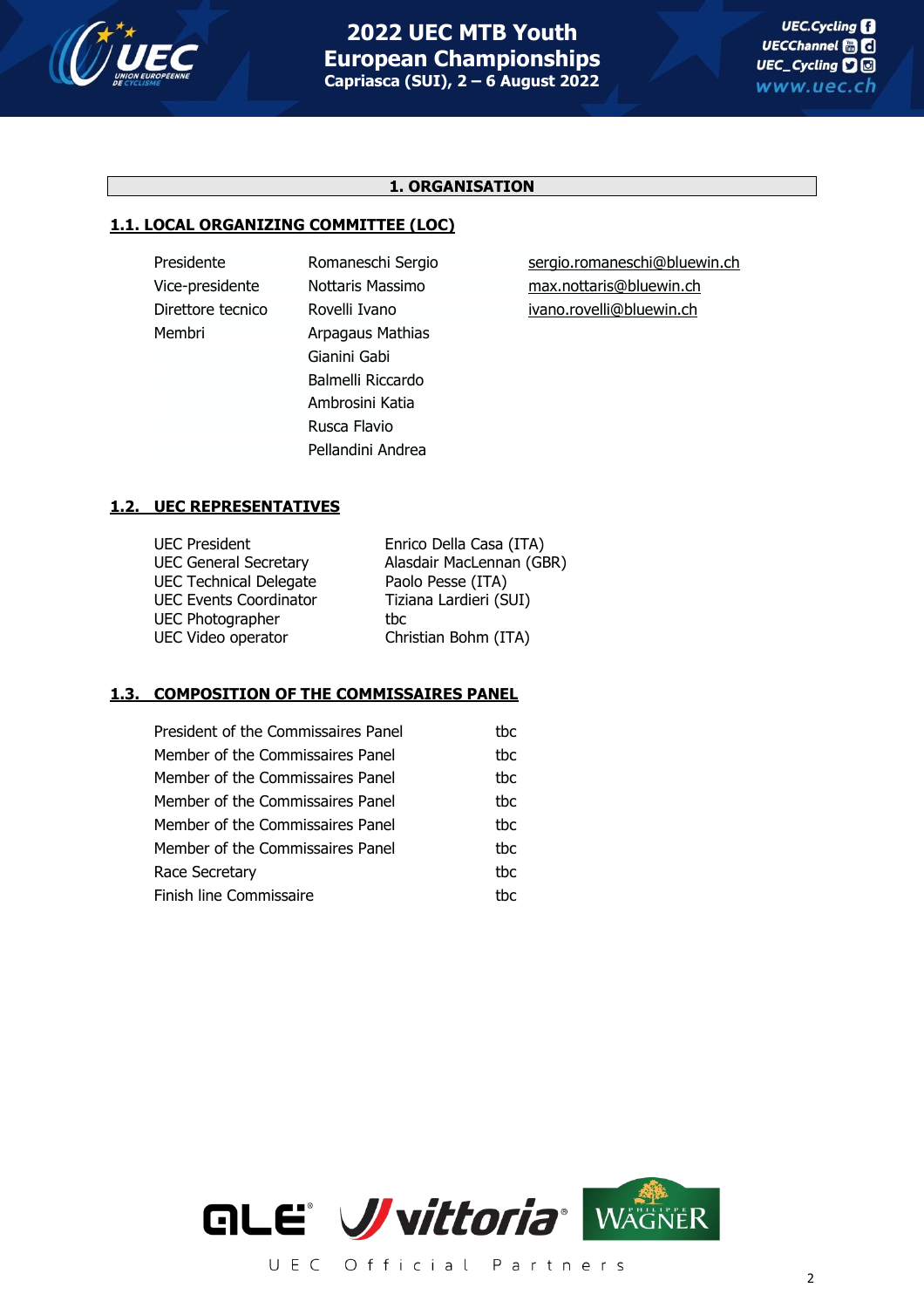

#### **2. GENERAL INFORMATION**

#### **2.1. TRAVEL AND ACCOMMODATION**

Travel and accommodation expenses to and from Capriasca (Switzerland) must be covered by registered teams.

# **Nearest airport:** Milano Malpensa (ITA) – 70km from Capriasca

# **By road :**

[https://www.google.com/maps/place/Scuola+elementare+Tesserete/@46.0658953,8.9623236,](https://www.google.com/maps/place/Scuola+elementare+Tesserete/@46.0658953,8.9623236,361m/data=!3m2!1e3!4b1!4m5!3m4!1s0x478433bd39ff0541:0x802577a07d69cb6b!8m2!3d46.0660028!4d8.9632445) [361m/data=!3m2!1e3!4b1!4m5!3m4!1s0x478433bd39ff0541:0x802577a07d69cb6b!8m2!3d46.](https://www.google.com/maps/place/Scuola+elementare+Tesserete/@46.0658953,8.9623236,361m/data=!3m2!1e3!4b1!4m5!3m4!1s0x478433bd39ff0541:0x802577a07d69cb6b!8m2!3d46.0660028!4d8.9632445) [0660028!4d8.9632445](https://www.google.com/maps/place/Scuola+elementare+Tesserete/@46.0658953,8.9623236,361m/data=!3m2!1e3!4b1!4m5!3m4!1s0x478433bd39ff0541:0x802577a07d69cb6b!8m2!3d46.0660028!4d8.9632445)

**By train:** Direct train to Lugano and take a local train for 15 min

All participants must hold a valid identity card. Visa obligations must be respected.

All riders and attendants must hold insurance valid in Italy.

#### **Visas**

Each team is responsible for obtaining the necessary documents to enter Switzerland for the whole delegation. For further information, please check the Swiss Confederation website: [https://www.eda.admin.ch/eda/fr/dfae/entree-sejour-suisse/informations-entree-sejour](https://www.eda.admin.ch/eda/fr/dfae/entree-sejour-suisse/informations-entree-sejour-suisse.html)[suisse.html](https://www.eda.admin.ch/eda/fr/dfae/entree-sejour-suisse/informations-entree-sejour-suisse.html)

For all invitation letter requests, please contact the UEC: mail@uec.ch

#### **Hotels list**

A hotel list is available on the event website: [https://mtb-europei.ch/location-region/.](https://mtb-europei.ch/location-region/) Booking shall be done directly with the hotels.

Camping is also available. Check the event website for bookings.

#### **2.2. TEAM AREA**

To book a team area, please make your request by email: [info@mtb-europei.ch](mailto:info@mtb-europei.ch)

#### **2.3. MEDICAL – EMERGENCY - LOCAL AUTHORITIES**

A medical team will be present during official training sessions and during competitions. **Official Doctor of the race**: **Dr. Marano Marco**

**Tel. +41 79 918 22 70 [marcomarano@bluewin.ch](mailto:marcomarano@bluewin.ch)**

# **Nearest hospital**

Ospedale Civio Via Tesserete 46, 6900 Lugano

**Ambulance**: phone 144 **Police:** phone 117 **Police Capriasca** +41 91 936 03 90

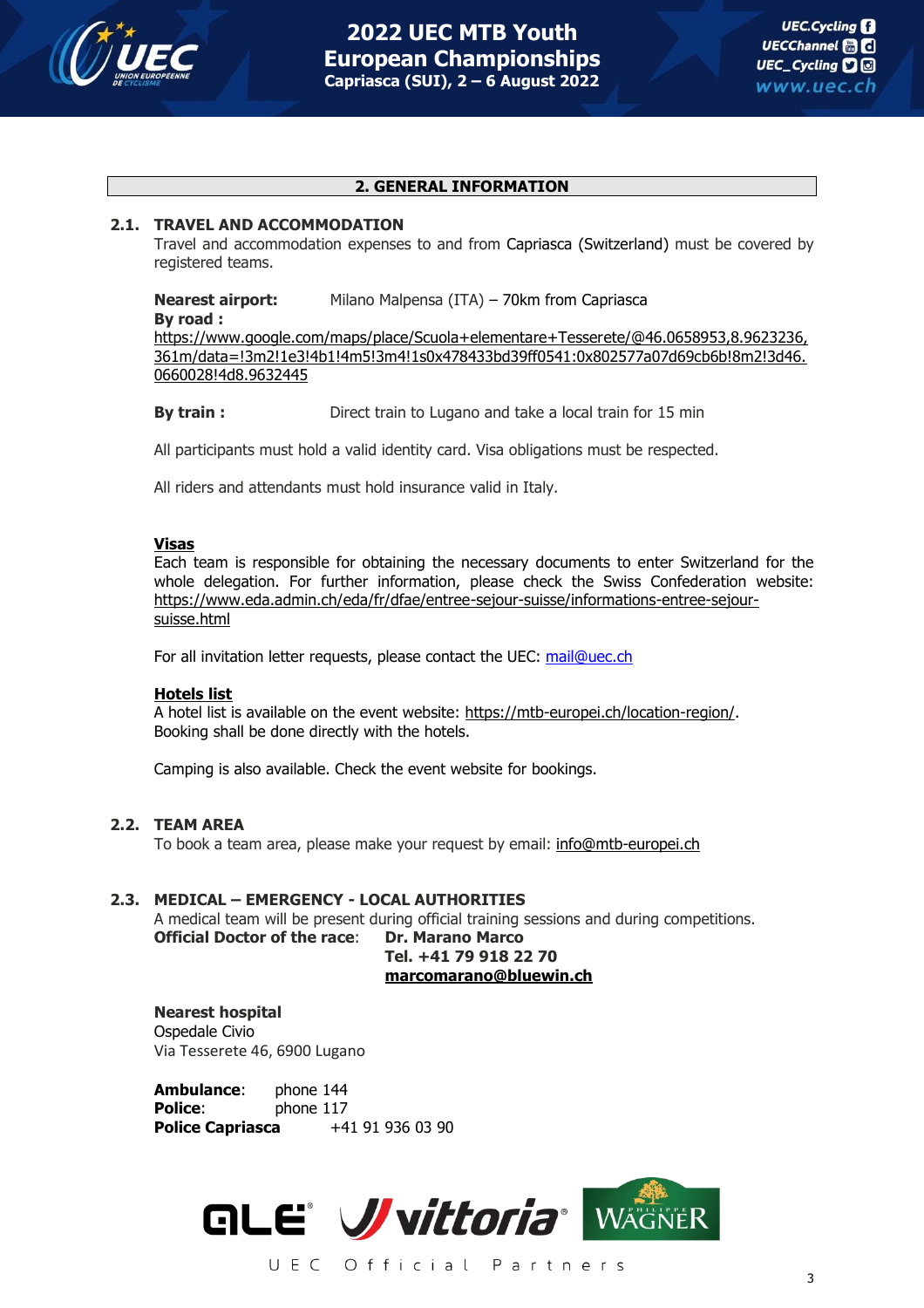

# **2.4. TEAMS / OFFICIALS ACCREDITATION**

Teams and officials' accreditations can be collected on Monday, 1st from 09:00 to 12:00 and 13:30 to 16:30

at the **Permanence**, located: Via Contessa Grassa 2, 6950 Tesserete

Please ensure you collect your accreditation before arriving at the venue as it will be required to access all parts of the venue. Accreditations must be worn and visible whenever you pass through accreditation controls.

**The passes for the technical area will be distributed at the end of the Team Managers meeting.**

#### **2.5. MEDIA**

#### **Media Centre:**

The Media Centre is located: Elementary school of Capriasca next to the main building of the village – Via Contessa Grassa 2, 6950 Tesserete.

In order to access the Media Centre an accreditation is necessary.

#### **Opening hours:**

| $15h00 - 18h00$ |
|-----------------|
| $08h30 - 18h00$ |
| $08h30 - 18h00$ |
| $08h30 - 18h00$ |
| 08h30 - 18h00   |
| $08h30 - 19h00$ |
|                 |

#### **Media Accreditation:**

To apply for media accreditation, please visit the UEC website (https://www.uec.ch/en/media). Media accreditation and photographers' bibs can be collected can be collected at the media centre during the opening hours.

For any further inquire please contact: Mr Stefano Bertolotti UEC Press Officer [s.bertolotti@uec.ch](mailto:s.bertolotti@uec.ch) or Giorgia Bernasconi, LOC Press Officer - email [giorgiass.19@gmail.com](mailto:giorgiass.19@gmail.com)

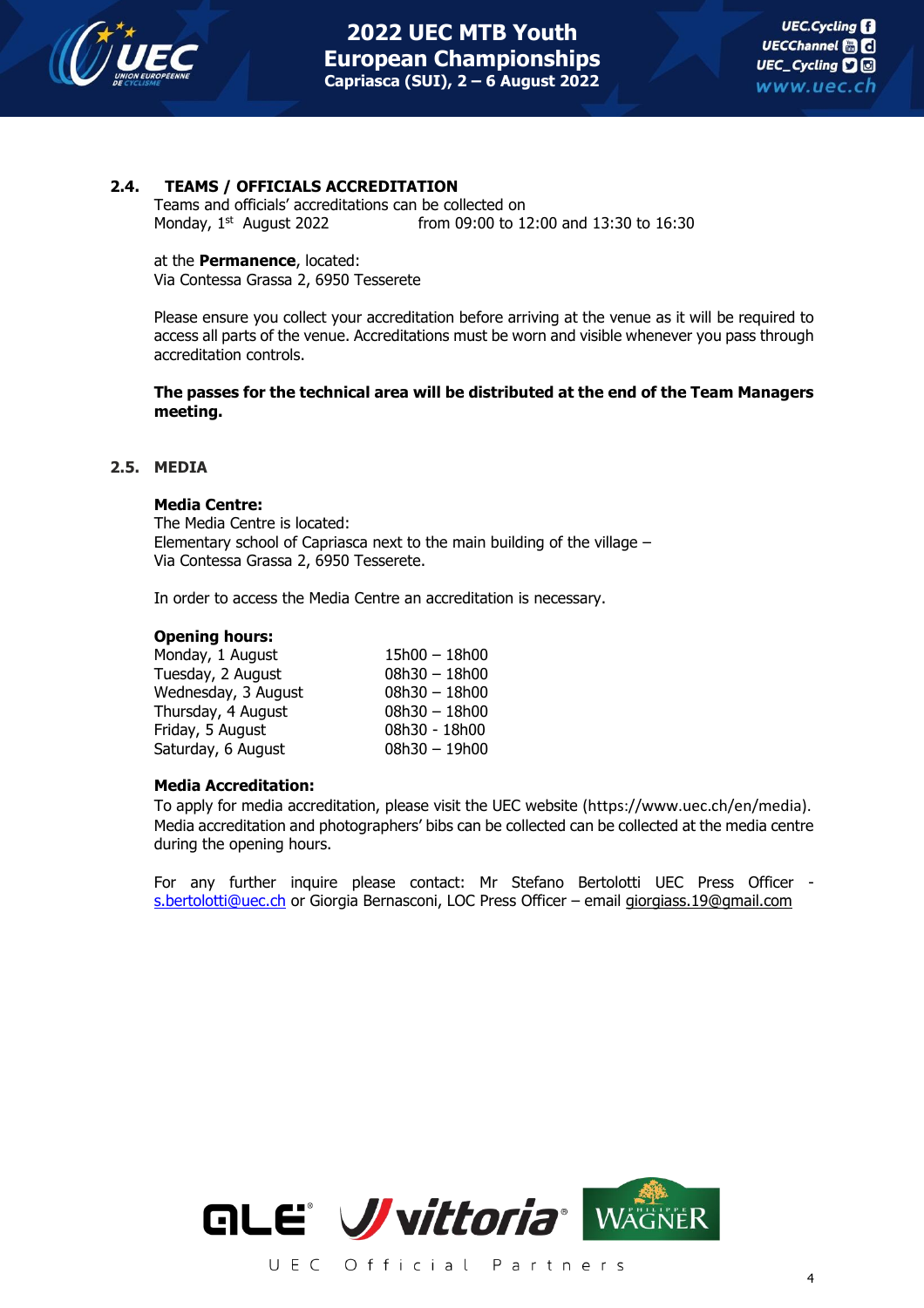![](_page_4_Picture_0.jpeg)

#### **3. OFFICIAL MEETINGS**

#### **3.1 COMMISSAIRES PANEL MEETING**

Date:  $1<sup>er</sup>$  août 2022

Time: 15:00

Location: Elementary School in Capriasca – Commissaires'room [https://www.google.com/maps/place/Scuola+elementare+Tesserete/@46.0658953,8.9623236,](https://www.google.com/maps/place/Scuola+elementare+Tesserete/@46.0658953,8.9623236,361m/data=!3m2!1e3!4b1!4m5!3m4!1s0x478433bd39ff0541:0x802577a07d69cb6b!8m2!3d46.0660028!4d8.9632445) [361m/data=!3m2!1e3!4b1!4m5!3m4!1s0x478433bd39ff0541:0x802577a07d69cb6b!8m2!3d46.](https://www.google.com/maps/place/Scuola+elementare+Tesserete/@46.0658953,8.9623236,361m/data=!3m2!1e3!4b1!4m5!3m4!1s0x478433bd39ff0541:0x802577a07d69cb6b!8m2!3d46.0660028!4d8.9632445) [0660028!4d8.9632445](https://www.google.com/maps/place/Scuola+elementare+Tesserete/@46.0658953,8.9623236,361m/data=!3m2!1e3!4b1!4m5!3m4!1s0x478433bd39ff0541:0x802577a07d69cb6b!8m2!3d46.0660028!4d8.9632445)

# **3.2. CONFIRMATION / LICENCE CHECK / DISTRIBUTION OF RACE NUMBERS**

The license check, the confirmation of riders, the distribution of race numbers and transponders will be organised on

Date:  $1<sup>st</sup>$  August 2022

Time : 09h00 à 12h00 et de 13h30 à 16h30

Location : Main building of the village in Capriasca - Via Contessa Grassa 2, 6950 Tesserete

Team managers must confirm all starters, presenting all licenses (with passport or id card).

Riders' numbers will be distributed during that procedure. Due to the high number of teams entered, a maximum representation of two representatives per team is requested to attend that meeting.

Timing transponders also will be handed out together with start numbers and must be returned immediately after the race to the main building of the village.

If a transponder is not returned a  $130 \in$  penalty will be applicable per transponder.

#### **3.3. TEAM MANAGERS MEETING**

For all races and age categoriy:

Date : 1<sup>er</sup> August 2022 Time : 18:00 Location: Main building of the village in Capriasca

Attendance is required for:

- UEC representative (s)
- LOC representative (s)
- Commissaires' Panel
- 1 Team Manager per National Teams and/or Club Teams or Mixed Teams.

#### **3.4. OPENING CEREMONY**

Date: 2<sup>nd</sup> August 2022 Time : 19:00 Location: Lugano follow the link on the event website [https://mtb-europei.ch](https://mtb-europei.ch/)

![](_page_4_Picture_27.jpeg)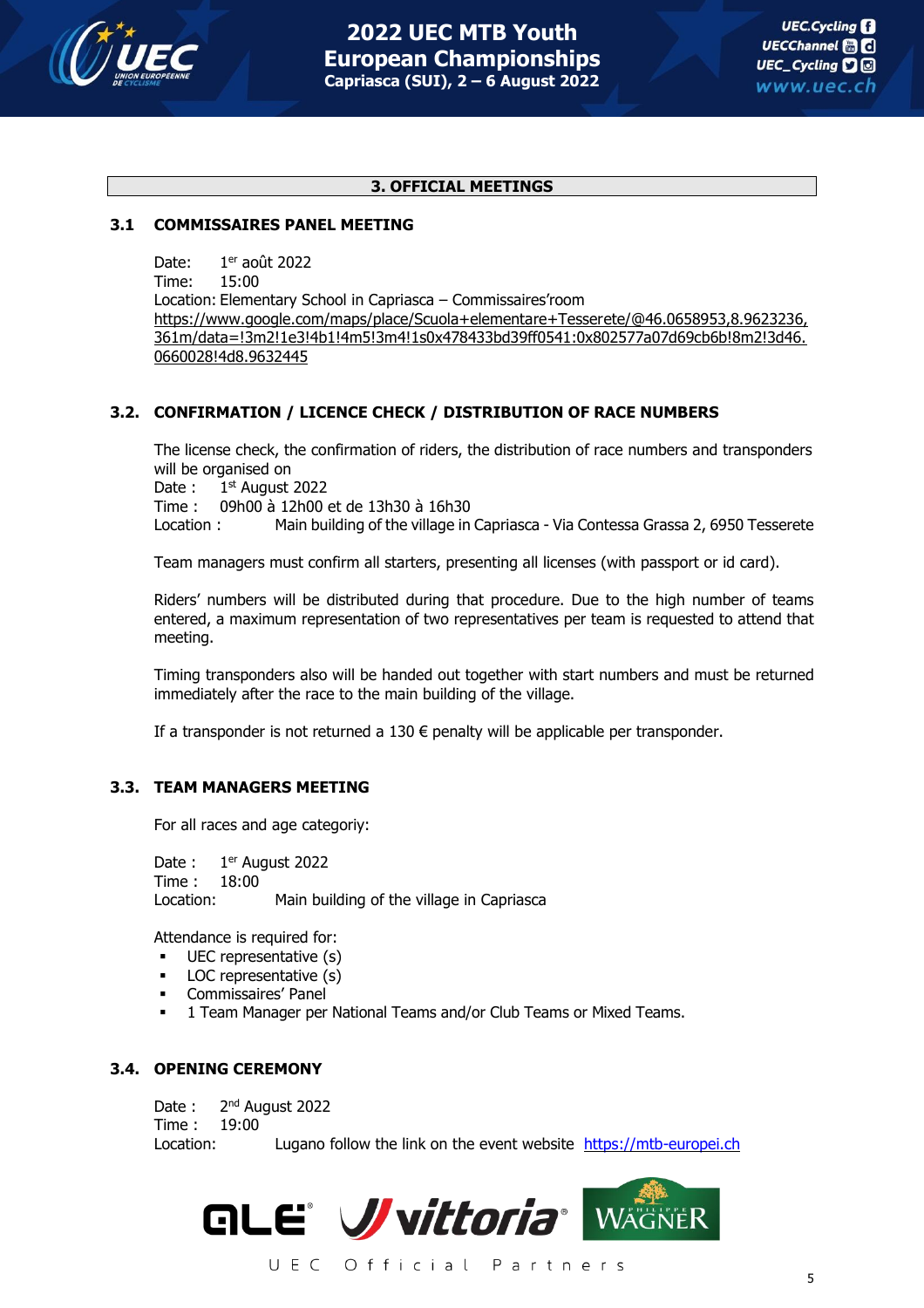![](_page_5_Picture_0.jpeg)

# **4. COMPETITION SCHEDULE**

#### **SUBJECT TO CHANGES ACCORDING TO REGISTRATION**

|  | <b>Tuesday, 2 August</b>   | <b>Individual Time Trial (TT)</b>                                                 |                                                                                                                                                                                                                        |  |
|--|----------------------------|-----------------------------------------------------------------------------------|------------------------------------------------------------------------------------------------------------------------------------------------------------------------------------------------------------------------|--|
|  |                            | 09:30                                                                             | Men and Women13-14                                                                                                                                                                                                     |  |
|  |                            | 14:00                                                                             | Men and Women15-16                                                                                                                                                                                                     |  |
|  | <b>Wednesday, 3 August</b> | <b>Team Relay (XCR)</b>                                                           |                                                                                                                                                                                                                        |  |
|  | 11:00                      | $09:00 - 10:30$ Official training<br>Men/ Women 13-14 Final<br>Victory ceremonies |                                                                                                                                                                                                                        |  |
|  |                            | 13:00                                                                             | Men / Women15-16 Final<br>Victory ceremonies                                                                                                                                                                           |  |
|  | <b>Thursday, 4 August</b>  | <b>Eliminator (XCE)</b>                                                           |                                                                                                                                                                                                                        |  |
|  |                            |                                                                                   | $09:00 - 10:30$ Official training                                                                                                                                                                                      |  |
|  |                            | 11:00                                                                             | Men/ Women 13-14 Final<br>Victory ceremonies                                                                                                                                                                           |  |
|  |                            | 14.30                                                                             | Men / Women15-16 Final<br>Victory ceremonies                                                                                                                                                                           |  |
|  | Friday, 5 August           | 10:00<br>12:00<br>14:00<br>16:00                                                  | <b>Cross Country Olympic XCO</b><br>$08:30 - 09:30$ Official training<br><b>Women 13</b><br>Victory ceremony<br><b>Men 13</b><br>Victory ceremony<br><b>Women 14</b><br>Victory ceremony<br>Men 14<br>Victory ceremony |  |
|  | <b>Saturday, 6 August</b>  | 10:00<br>12:00                                                                    | <b>Cross Country Olympic XCO</b><br>$08:30 - 09:30$ Official training<br><b>Women 15</b><br>Victory ceremony<br><b>Men 15</b><br>Victory ceremony                                                                      |  |
|  |                            | 14:00                                                                             | Women 16<br>Victory ceremony                                                                                                                                                                                           |  |
|  |                            | 16:00                                                                             | Men 16                                                                                                                                                                                                                 |  |

![](_page_5_Picture_6.jpeg)

Victory ceremony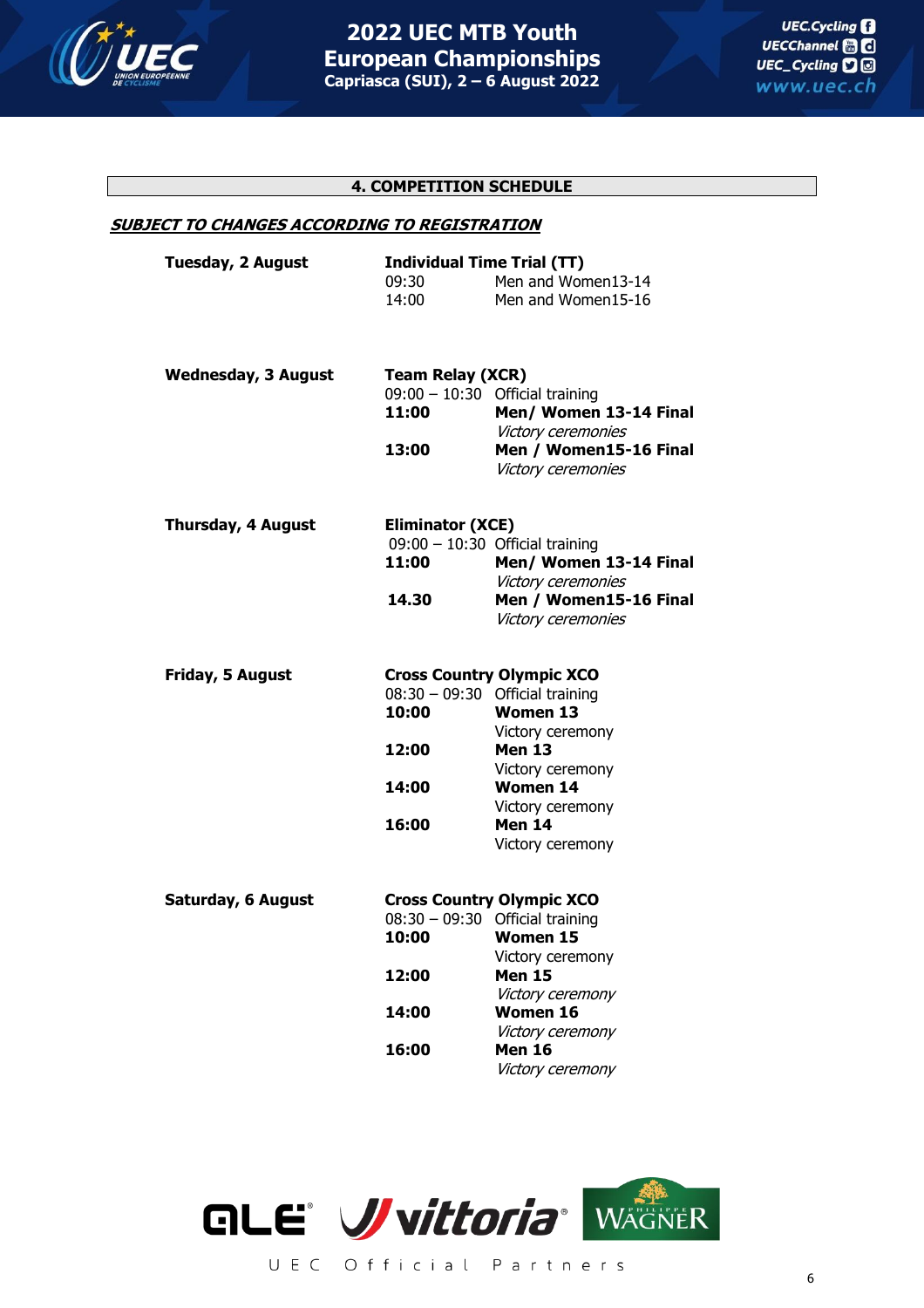![](_page_6_Picture_0.jpeg)

#### **5. RACE SPECIFIC REGULATIONS**

#### **ARTICLE 1. GENERAL RULES**

1.1 The 2022 UEC MTB Youth European Championships are organised by the Union Européenne de Cyclisme (UEC) and the local organizing committee.

The technical preparation and coordination will be done by: Cross Country Redde / Romaneschi Sergio (President) and Rovelli Ivano (Technical Director)

- 1.2 The event will be organised in accordance with rules of the Union Cycliste Internationale (UCI) and these rules will be the reference for everything that is not mentioned in the current document.
- 1.3 The 2022 UEC MTB Youth European Championships consist of the following races:
	- **EXECT Individual Time Trial** (in order to decide the starting order of XCR, XCE and XCO, no European title will be awarded)
	- **Team Relay (XCR)**
	- **Eliminator (XCE)**
	- **Cross Country Olympic format (XCO**)

These Championships may be contested by riders entered by their Team Manager as a National Teams and/or Club Teams or Mixed Teams.

#### **ARTICLE 2. TYPE OF THE EVENT**

2.1 The event is open to athletes of the 13-14 (U15) and 15-16 (U17) age categories.

2.2 Age categories for which the title of the European Champion will be awarded are the following:

XCR Team 13-14 (U15) XCR Team 15-16 (U17)

XCE Men 13-14 (U15 men) XCE Women 13-14 (U15 women)

XCE Men 15-16 (U17 men) XCE Women 15-16 (U17 women)

XCO Men 13 XCO Women 13

XCO Men 14 XCO Women 14

XCO Men 15 XCO Women 15

XCO Men 16 XCO Women 16

![](_page_6_Picture_24.jpeg)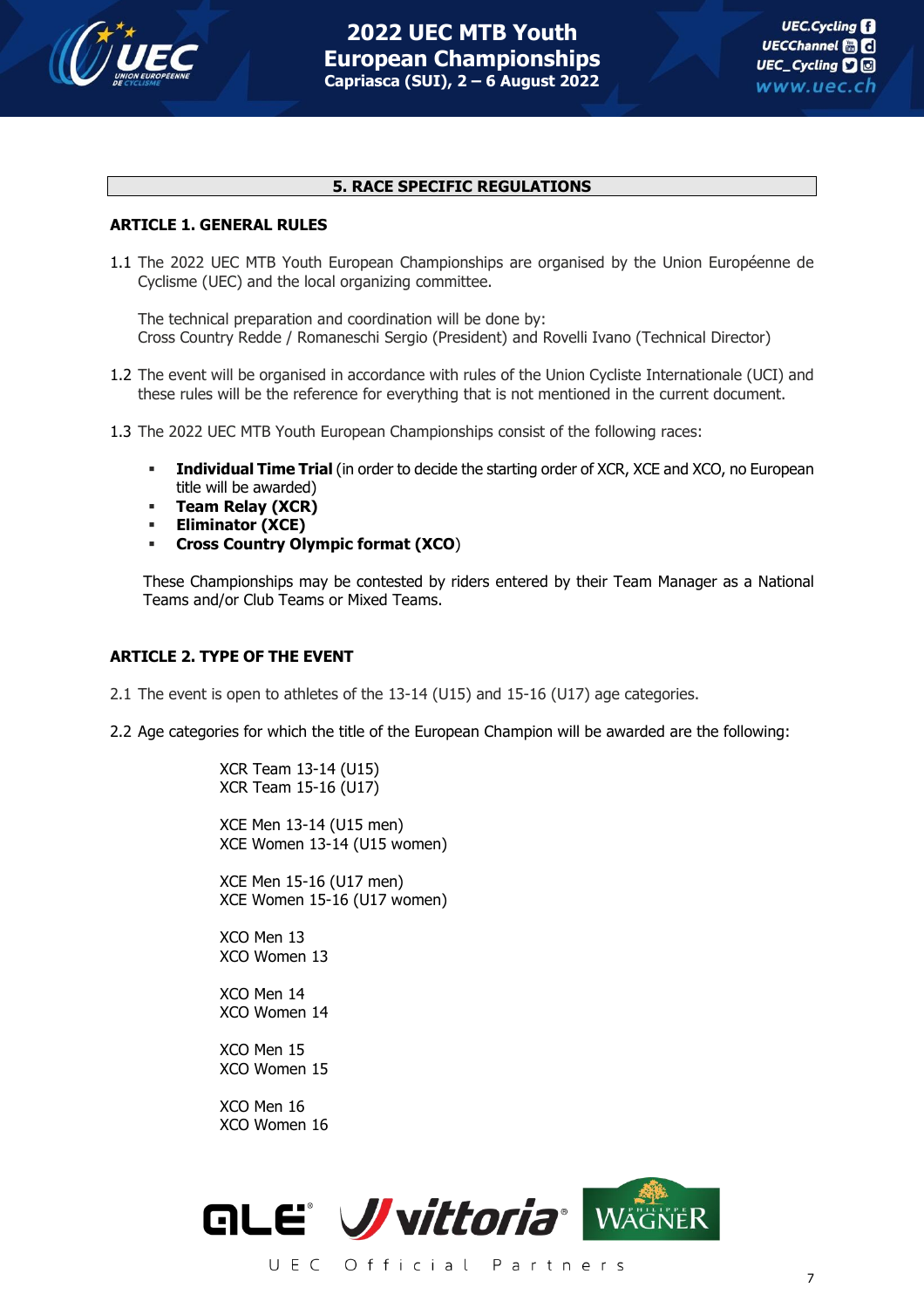![](_page_7_Picture_0.jpeg)

# **ARTICLE 3. REGISTRATION / PARTICIPATION**

3.1 Teams/riders should register using the following link: <https://join.endu.net/entry?edition=74872> or on the UEC website you will also be able to find the link <https://welcome.endu.net/landing/uec/>

Procedure:

1. authenticate your profile by clicking the link in the authentication email you'll receive fill the online form (participants may do this on behalf of their teammates)

- 2. choose one of the following methods of payment:
	- a. e-banking (follow the on-line procedure)
	- b. credit card (follow the on-line procedure)

If you've indicated you're paying with a bank transfer, you'll receive an email confirmation with the amount you'll need to pay along with a unique reference code that you'll need to add to the reference field when you set up the transfer.

If paying with credit card, you'll receive an email confirmation once the payment has been successfully completed.

#### **Teams registration**

Teams registration opens on **Friday, 2 May 2022 (18:00 CET**

Deadline for the Team registration: **Sunday, 22 July 2022 (23:59 CET)**

The registration fee **for Teams is € 215** for all categories.

# **XCO Individual registration**

XCO Individual riders' registration opens on **Friday, 27 May 2022 (12:00 CET** Deadline for the XCO Individual riders' registration: **Sunday, 22 July 2022 (23:59 CET)**

The registration fee for **Individual XCO riders** is **€ 80**

Those riders will start at the end of the start grid (following all teams) by random

#### **We, therefore, strongly recommend the creation of mixed teams.**

- 3.2 Composition of the teams: 13-14 and 15-16 teams are composed by **3 riders:**
	- **1 woman and 2 men**
	- **or 2 women and 1 man**
	- **or 3 women**

#### 3.3 **Individual Time Trial**

All riders have to take part in this event.

The starting order of XCR, XCE and XCO will be composed according to the results of the Individual Time Trial (no European Title will be given).

For the starting order of XCR the classification of the team will be done by summing the times of the 3 riders.

For the starting order of XCO the classification of each single rider will count.

![](_page_7_Picture_31.jpeg)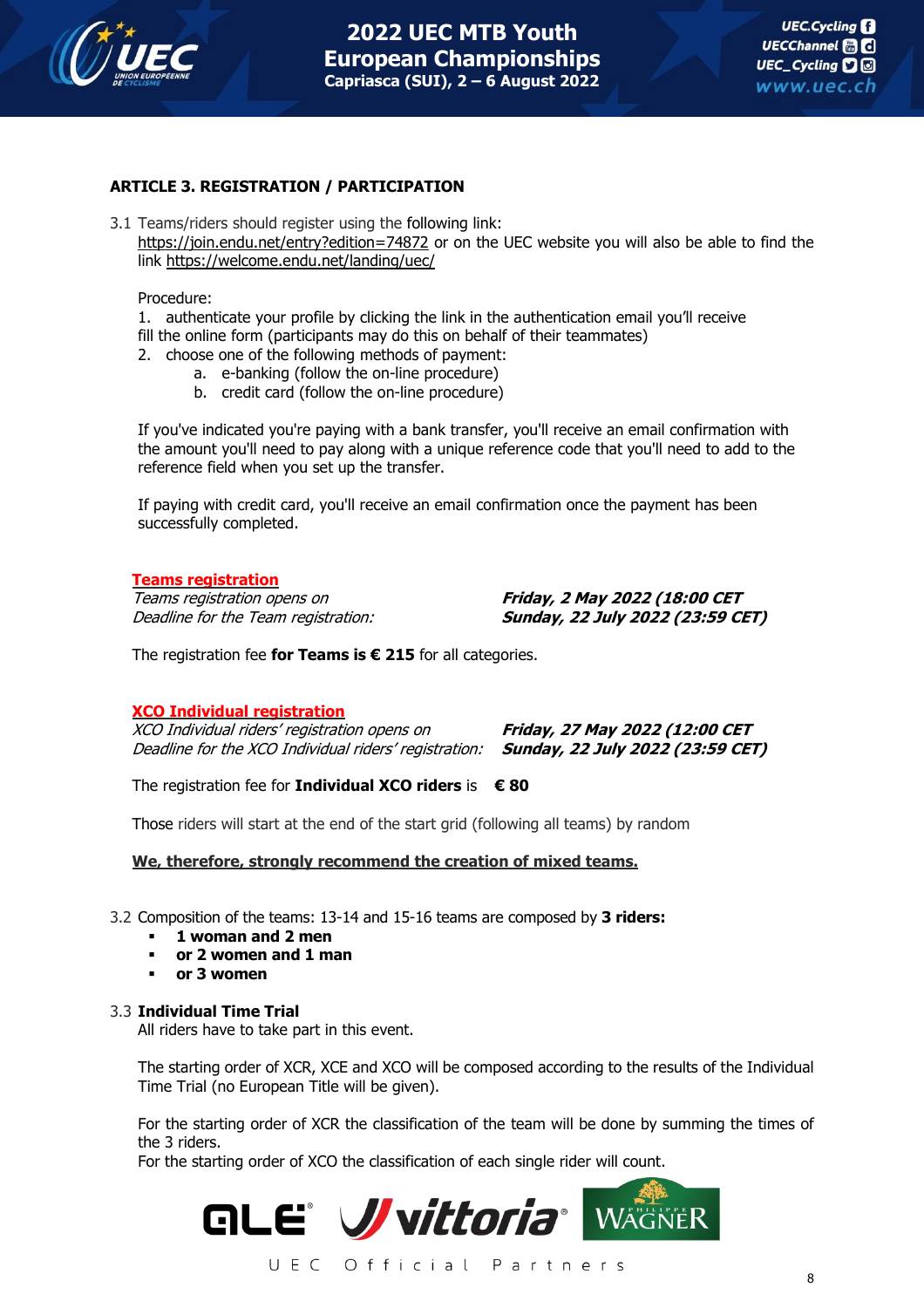![](_page_8_Picture_0.jpeg)

# 3.4 **Team Relay (XCR)**

Start grid based on the Individual Time Trial results (see 3.3)

# 3.5 **Eliminator (XCE)**

The composition of the heats will be based on the Single Time Trial results (see 3.3). **The best 64 men and 32 women by age category will be qualified for the eliminator XCE.**

**64 MEN U15 64 MEN U17 32 WOMEN U15 32 WOMEN U17**

# **Note: if <sup>a</sup> rider does not take part to the XCE then he/she will not be allowed to start in XCO**

# 3.6 **Cross Country (XCO)**

Start grid based on the Individual Time Trial results (see 3.3) **AND** the personal lap time of the rider in the Team Relay

3.7 The age of a rider shall be determined by the difference between the year of the event and the year of birth of the rider.

# **ARTICLE 4. TECHNICAL ASSISTANCE**

The following UCI Regulations will be applicable:

# **UCI Rules**

4.2.044

No rider may turn back on the course to reach a feed/technical assistance zone. Any rider doing so is disqualified. Only within the feed/technical assistance zone itself, a rider may turn back without obstructing other competitors

4.2.045

Technical assistance during a race is permitted subject to the conditions below.

# 4.2.046

Authorised technical assistance during a race consists of repairs to or the replacement of any part of the bicycle other than the frame.

Bike changes are not permitted and the rider must cross the finishing line with the same handlebar number plate that he/she had at the start.

# 4.2.047

Technical assistance can only be given in the feed/technical assistance zones.

# 4.2.048

Spare equipment and tools for repairs must be kept in these zones. Repairs and equipment changes can be carried out by the rider himself or with the help of a teammate, team mechanic or neutral technical assistance.

![](_page_8_Picture_26.jpeg)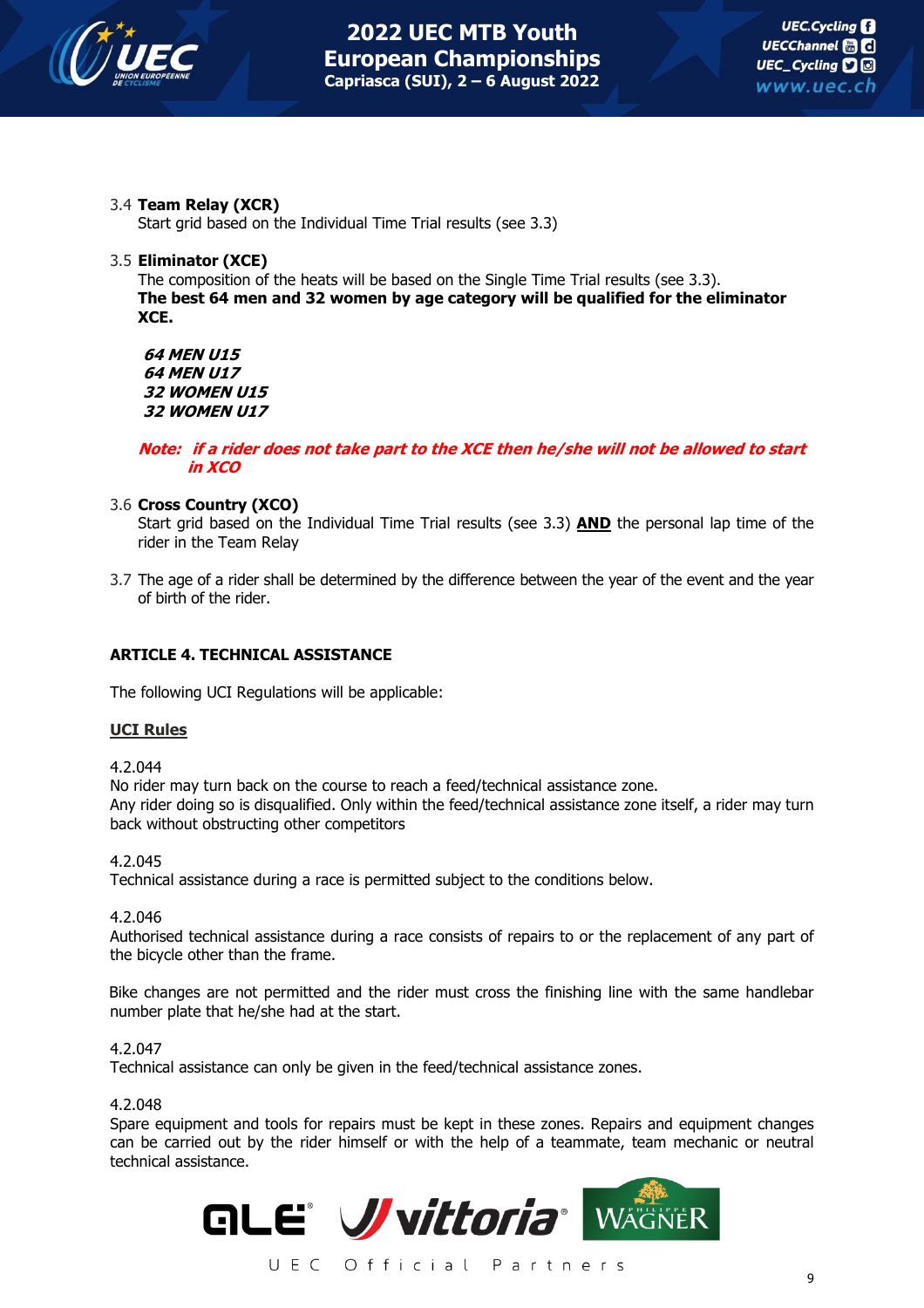![](_page_9_Picture_0.jpeg)

#### 4.2.049

In addition to technical assistance in feed zones, technical assistance is permitted outside these zones only between riders who are members of the same registered team.

Riders may carry tools and spare parts provided that these do not involve any danger to the rider himself or the other competitors.

# **ARTICLE 5. TECHNICAL ASSISTANCE / FEEDING ZONES**

In XCO races, 1 double zone or 2 single technical assistance / feeding zones will be organized.

The location of the technical assistance / feeding zones is shown in appendix.

For the cross-country team relay event during the world championships and, if applicable, during the continental championships, a feed/technical assistance zone can be set up for technical support only, at the discretion of the president of the commissaires' panel. For the sake of clarity, feeding from the feed/technical zone is not permitted for the cross-country team relay events.

Technical assistance / Feed zone passes will be distributed after the Team Managers meeting.

#### **ARTICLE 6. AWARDS CEREMONIES**

In accordance with articles 1.2.112 and 1.2.113 of the UCI Regulations, the 3 best riders of each category must attend the official awards ceremony.

Unless otherwise stated, riders shall appear at official ceremonies wearing their competition clothing.

Riders must present themselves at the podium in a maximum of 10 minutes after crossing the finish line.

# **ARTICLE 7. JERSEY AND MEDALS**

Every European Championship will be awarded with:

| The $1st$ place:           | <b>Gold medal and Champion(s) jersey</b> |
|----------------------------|------------------------------------------|
| The $2^{nd}$ place:        | Silver medal                             |
| The $3^{\text{rd}}$ place: | <b>Bronze medal</b>                      |

#### **ARTICLE 8. PENALTIES**

The UCI penalty scale is the only one applicable.

#### **ARTICLE 9. RESPONSIBILITIES**

The Organiser and UEC will not, under any circumstances, be liable to any accidents or damage that occurs during training and competitions.

The Organiser and UEC decline all responsibilities towards the riders and others in case of an accident.

For all cases not covered by these specific regulations, the UCI rules will apply. Any problems will be solved between the organizers, the Commissaires Panel and UEC officials.

![](_page_9_Picture_24.jpeg)